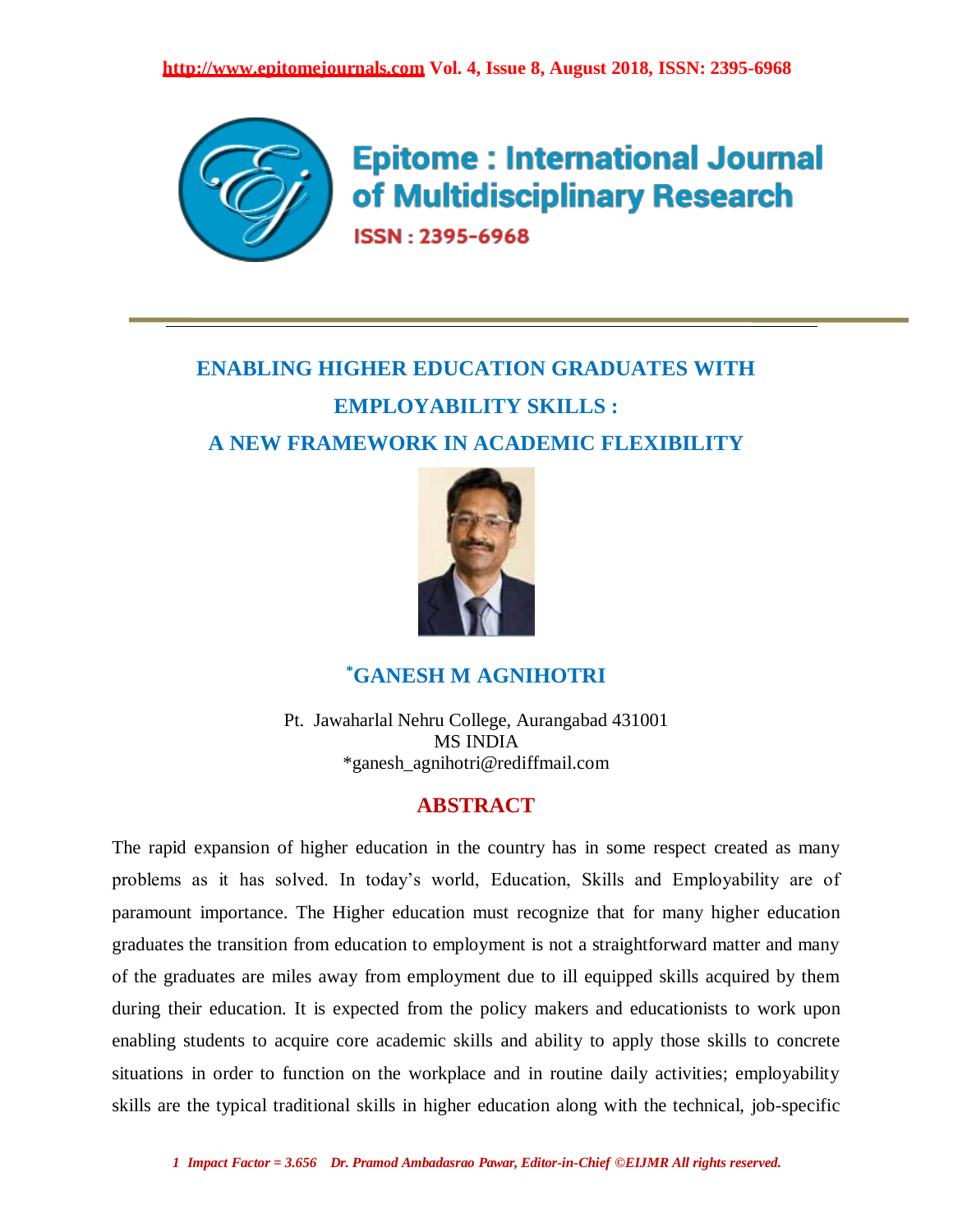skills related to specific career pathway that can be provided to the students. The fourth industrial revolution is expected to give rise to growing need for fresh skills required for fusion of cutting age technology. The impact of this paradigm shift is faster and quick than its earlier development and required skilled force on both the stake holders such as students, teachers as well as the whole society. To cater the need of the time, updating the curriculum is in demand. More and more academic flexibility is offered by various institutions to attract the students and gain net enrolment. The learner looks forward to learn beyond the defined and fixed curriculum that would help him to be competent and employable. Thus Higher Educational Institutions must recognize that for many students the transition from education into employment is not a straightforward matter. The students have to learn soft skills and life skills to qualify for the employability. To realize this, traditional framework of the curriculum need to be modified by stating clear vision for the learning outcome that bridge the gap and increase the graduate employability.

This paper is an attempt to discuss an alternative approach in curricular development framework and various measures to create employability skills among the undergraduate students to obtain the lateral and vertical mobility in the process of education.

### **KEYWORDS**

Academic Flexibility, Employability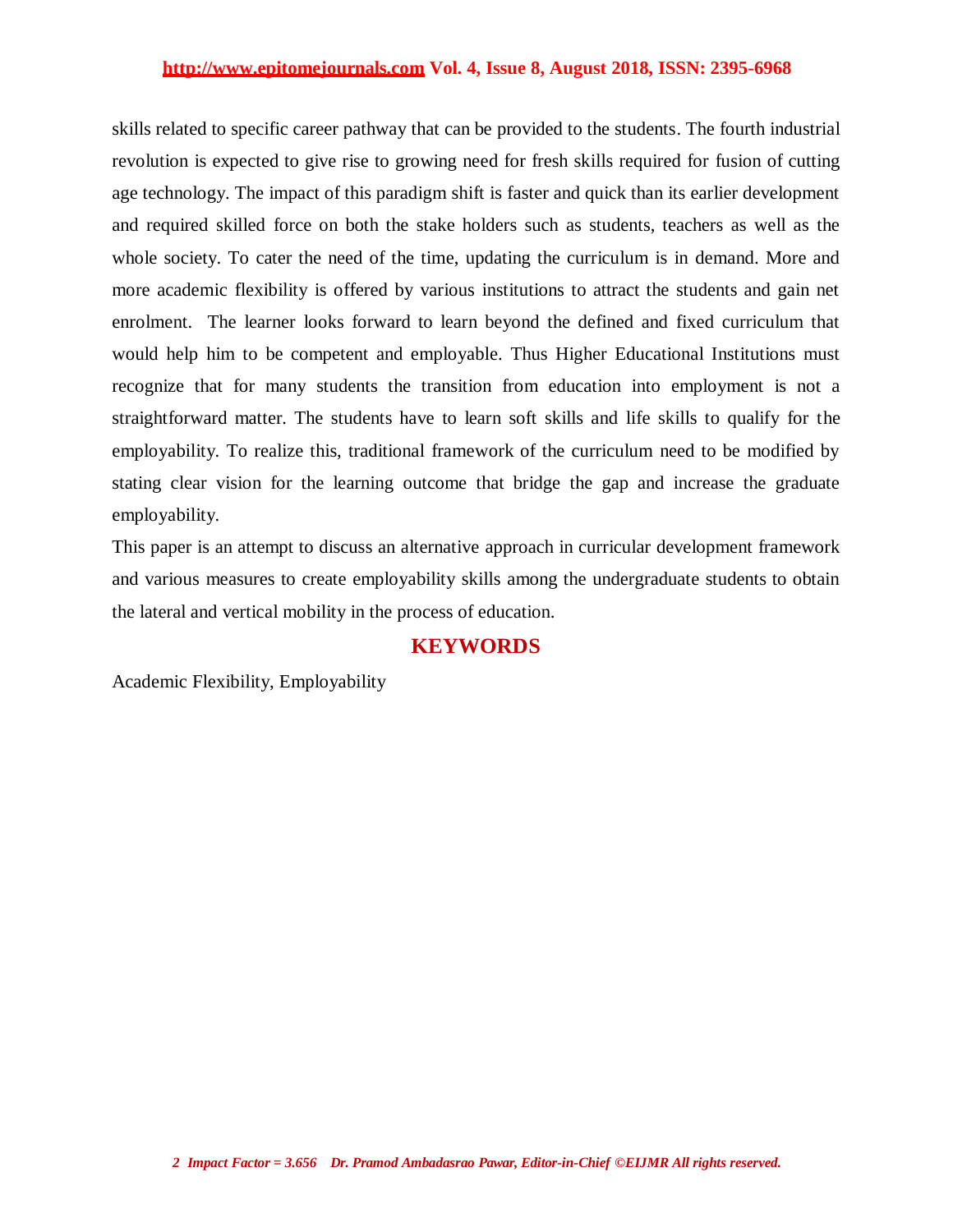## **RESEARCH PAPER**

#### **Introduction**

Higher Education in India is at the core of the developmental challenges. Advanced technological development in the last two decades brought global competitiveness, hence shouldered more responsibility on the policy makers and educationists all over the world. The structural transformation in the global economy needs an additional workforce of 3.3 billion by the next 3 years now.<sup>1</sup>. India is expected to become the second largest economy by 2050, and is one of the youngest nations with more than 62% of its population in the working age group i.e. 15-59 years<sup>2</sup>. Thus, India will not only have a young workforce to fulfill itsdomestic needs, it also has the opportunity to become the global hub for skilled workforce. This window of opportunity is also a challenge. A skill gap study indicates that there is an additional net incremental requirement of 109.73 million skilled manpower by 2022 in 24 key sectors. The youth of India need education and skills to be able to fulfill their promise and the current systems are ill-equipped to deliver these on a large scale. Government and Institutions will need to adopt transformational and innovative approach to make India's higher education system globally competent. The fourth industrial revolution is expected to give rise to growing need for fresh skills required for fusion of cutting age technology. The impact of this paradigm shift is faster and quick than its earlier development and required skilled force on both the stake holders such as students, teachers as well as the whole society. To cater the need of the time, updating the curriculum is in demand. More and more academic flexibility offered by various institutions to attract the students and gain net enrolment. The learner looks forward to learn beyond the defined and fixed curriculum that would help him to be competent and employable. Thus Higher Educational Institutions must recognize that for many students the transition from education into employment is not a straightforward matter. The students have to learn soft skills and life skills to qualify for the employability. To realize this, traditional framework of the curriculum need to be modified by stating clear vision for the learning outcome that bridge the gap and increase the graduate employability.

This paper is an attempt to discuss an alternative approach in curricular development framework and various measures to create employability skills among the undergraduate students to obtain the lateral and vertical mobility in the process of education.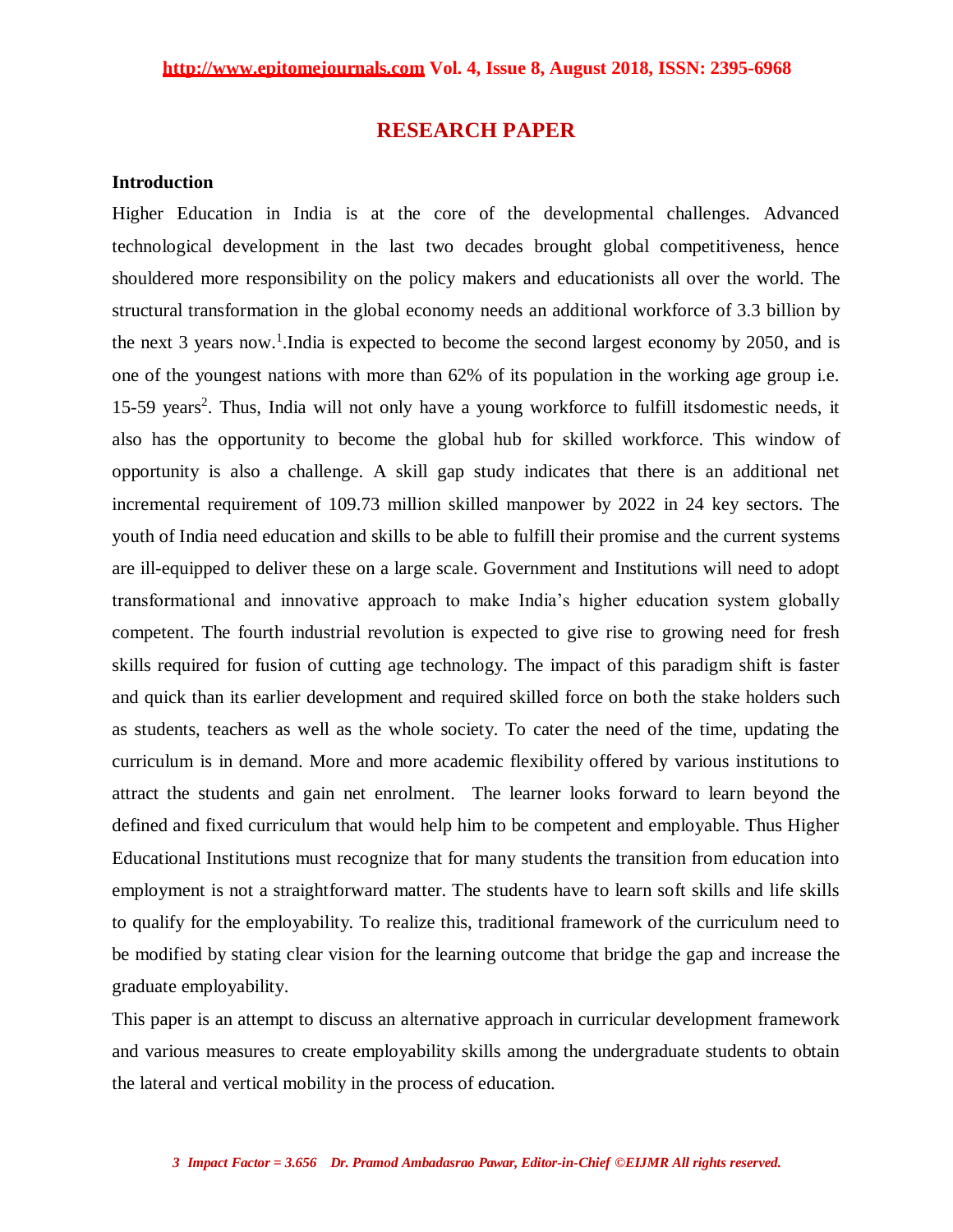#### **Academic Framework and Flexibility**

Even though our higher education system is one of the largest in the world, the GER (Gross Enrolment Ratio) is far below (approx. 15%) the world average of the developing countries. By the end of  $12<sup>th</sup>$  five year plan period, GER target to be 21% and by 2030 it is 30%. We need to take innovative steps to increase the GER. The policy measures and programs which were aimed at improving access to higher education to all have yielded some large number of students entering the higher education institutions. However major chunk of youth is away from the benefit of higher education. Beyond GER, quality higher education is another serious threat that our country is facing. The dropout rate in the higher education is quite high. Too many students are exiting higher learning without the skills that the employers and society demands. Unless India does not produce the globally relevant and competitive higher education system, to serve the demand of the skilled workforce required by the world, the developed India will remain dream in the few years.

The closed academic framework followed by our universities restricts the graduate quality; academic qualification of the degree has been proved to be on a paper merely stating an ability to perform to a particular level of academic competence. In the real sense, when the graduates enter into the global competitive market, they stand nowhere. Today's graduates face a different employment challenge than that of earlier generations. It is an age of fourth industrial revolution. The continuous changing and advancement in the technological aspects in various fields demands an updated and skilled workforce to cope with it. A strong commitment among the higher educational institutions all over the world is needed to create an integrated multidisciplinary research Programme that brings the policy makers, educationists, researchers, practitioners and other stakeholders to come together to make better decision and frame a to be perfect policy to fulfill the requirement of current technological demands.

Government of India is in the process of framing a New Education Policy for meeting the changing dynamics of the population's requirement with regard to quality education, innovation and research aiming to make India a knowledge superpower by equipping its students with the necessary skills and knowledge in, 33 identified themes.<sup>3</sup>

Three themes under higher education are relevant to policy initiative for restructuring the curriculum. The theme ' Integrating skill development in higher education' , 'Linking higher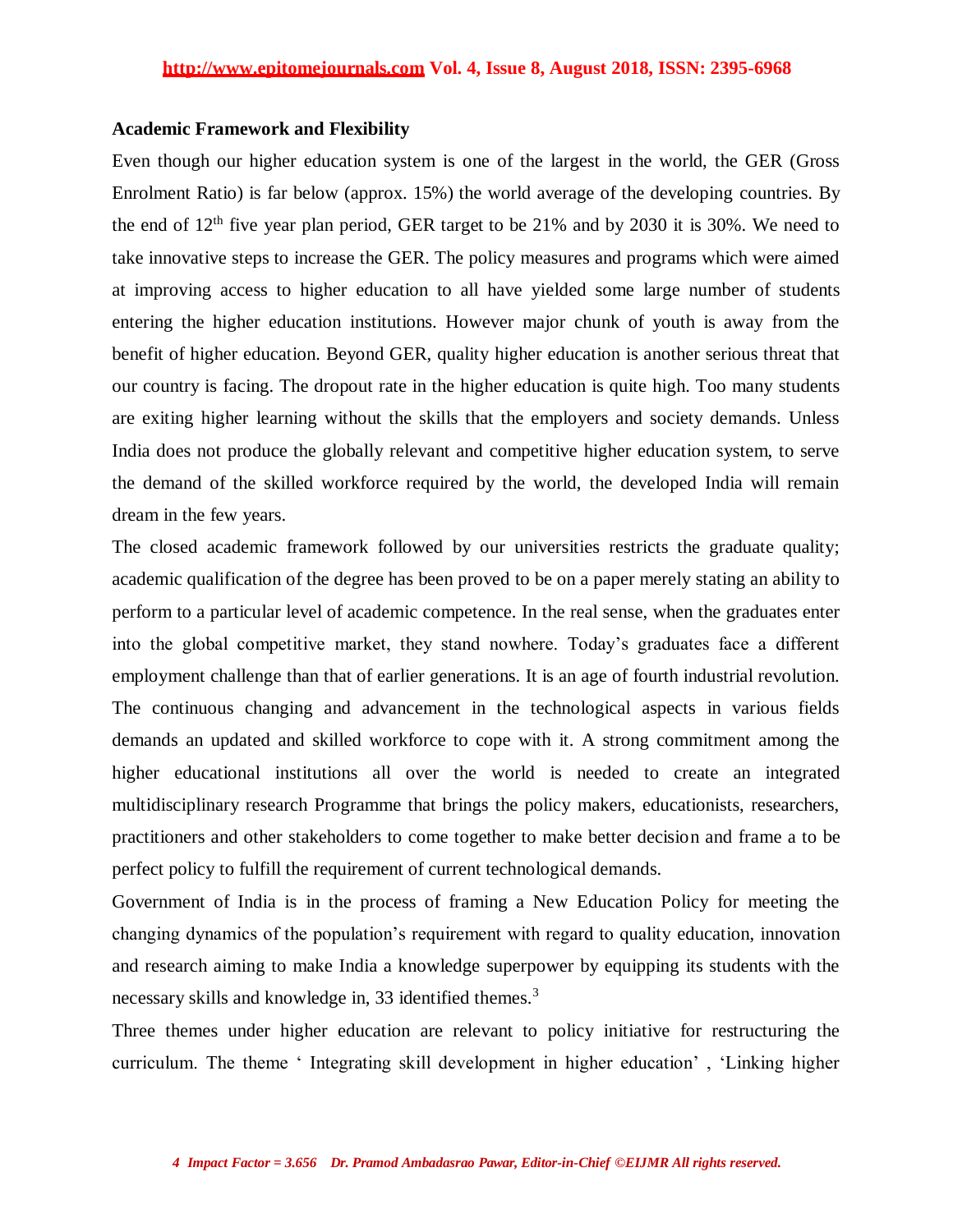education to society' and 'New Knowledge' relating to higher education institutions identifying the new domains of knowledge in the global scenario.

To realize this curriculum should provide for building employability skills among students. It is widely agreed that curriculum per se and real job performance do not match and there is need to incorporate skill supplements to boost employability. An open system curriculum framework allows more flexibility to the students to choose the curriculum pattern of their choice. For effective implementation of the curriculum, the institutions develop and deploy action plans (Manual for self-study report of Affiliated college, 2013) which integrates time, quality, quantity and accountability. The curriculum is supplemented through a variety of certificate programmers of varying duration. These courses are intended to enrich employability skills among studentsand reduce the gap between curriculum learning and practical requirements. Students in any course can choose to take any of the two certificate programmers offered for the year and put in additional hours of classroom and on the hand learning and undergo a proficiency test to qualify for pass. But while working on linkage to industry and curriculular aspect, it is essential to have quoted exact requirement of the industrial work force needed as industry needed a ready-for the job professionals so that they can minimize on training and skills acquisition. It can devote its much valuable time for other activities. Unemployment and under employment can be reduced if higher educational institutional focus on imparting employability skills to the students.

#### **New Measures of Learning And Learning Outcome**:

At present there are wide varieties of measurement of the learning objectives and its outcomes. The National Skills Development Corporations (NSDC) addresses the issue of the learning outcome in a different way and relates it to the employability. The term employability aroused out the need of an additional workforce required due to advancement in the technological aspects all over the world. While keeping an objective on the learning outcome and designing the new measures of learning, earlier policy Interventions have generally stressed on GER in Higher education which is currently around 23%<sup>4</sup>. It may increase to 30% through activities and programs organized by RUSA (Rastriya Uchatar Shiksha Abhiyaan). But it gives only a general enrolment to higher education and does not guarantee any quality in higher education. According to one industry association study less than 20% of those graduating from our institutions are rated as immediately employable by industry. Thus it is perhaps time to pay attention to the new term of GER such as Gross Employable Ratio.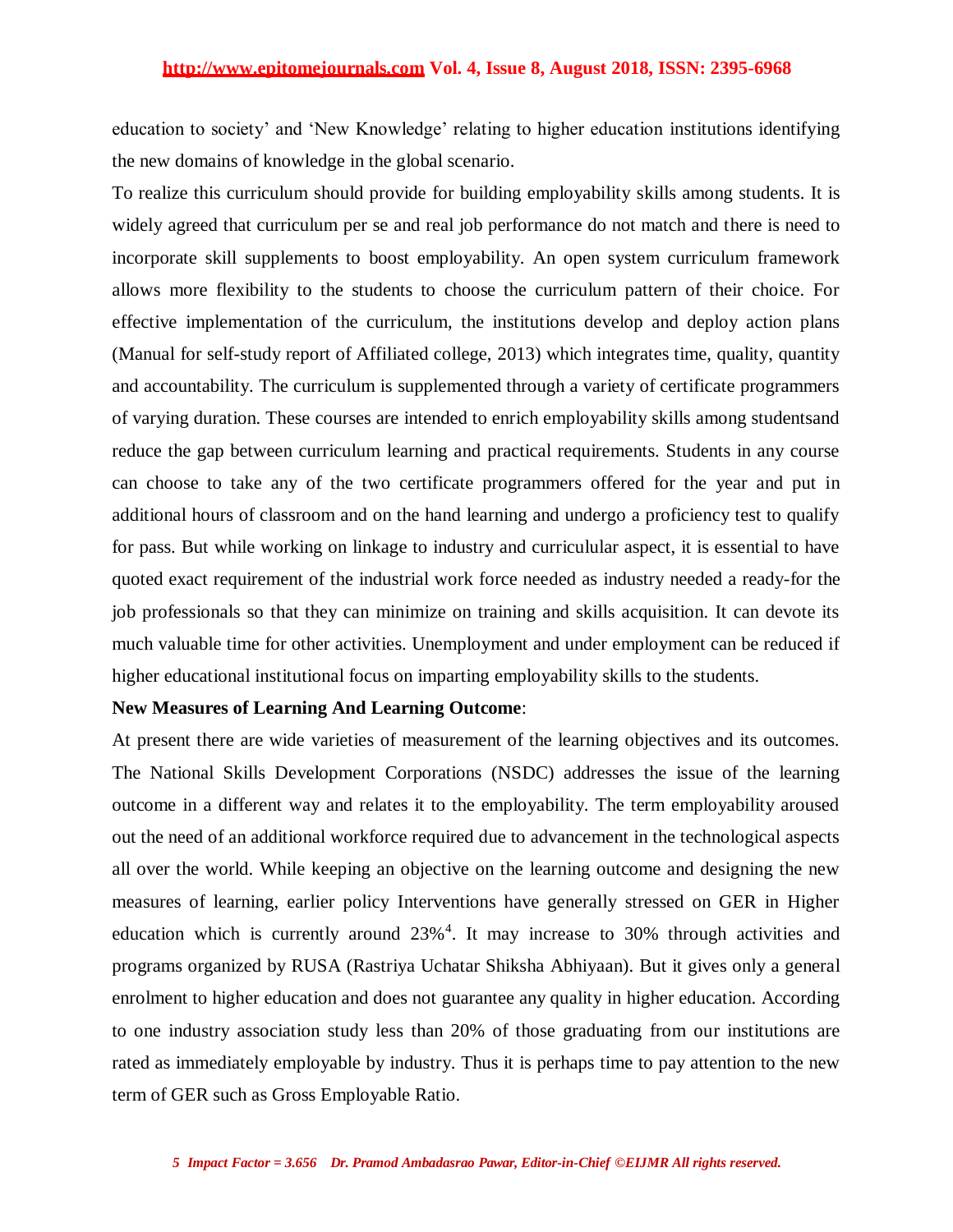The new dynamics of learning outcome can be measured by keeping in view the basic aspect new GER and changing perspectives of higher education in the 21<sup>st</sup> century. Since education is process of achieving perfection that already present in the mankind. The perfection in the process of learning can be achieved only through perfect learning experience. A learning experience makes a graduate 'career ready'. Such career readiness involves three major skills; core academic skills and the ability to apply those skills to concrete situations in order to function in the workplace and in routine daily activities; employability skills that are essential in any career area; and technical, job-specified skills related to specific career pathway.<sup>5</sup>

Considering the  $4<sup>th</sup>$  industrial revolution a truly career ready students need to be able to apply academics in context, and some academic skills need more attention and development. For example, employers often cite deficiencies in English and written communication, such as memos letters and complex technical reports, technical manuals and research articles and they must be equipped academically to analyze and use these materials. Students must also be able to apply academic knowledge to authentic situations they may face in their careers a skill that takes practice and intentional instruction that may need to be tailored to a student's specific careers goals. Employability skills have often been by employers as the skills most critical to workplace success in the  $21<sup>st</sup>$ -century economy. These skills include (but are not limited to) critical thinking, adaptability, problem solving, oral and written communication, collaboration and teamwork, creativity, responsibility, professionalism, ethics and technology use. Student must be provided opportunities to gain these skills and to learn to apply them to real world life and work situation. Many of these employability skills are necessary for graduate ready and employee ready creating some additional overlap between the two areas. Since most of career opportunities for today's students will require some form of post - secondary education, these are many times when students will not be able to acquire the necessary academic technical or employability skills in high school that will allow them to be career ready without further education and training. Additional knowledge and specialization in one or more of these areas is often required either immediately or in the future depending on a student's career choices. However regardless of a student's path it takes all three of these broad skill sets for students to be ready for a career. Twenty first century graduates should focus on providing all students, strong foundation across all these areas so they are prepared for whatever their lives may bring.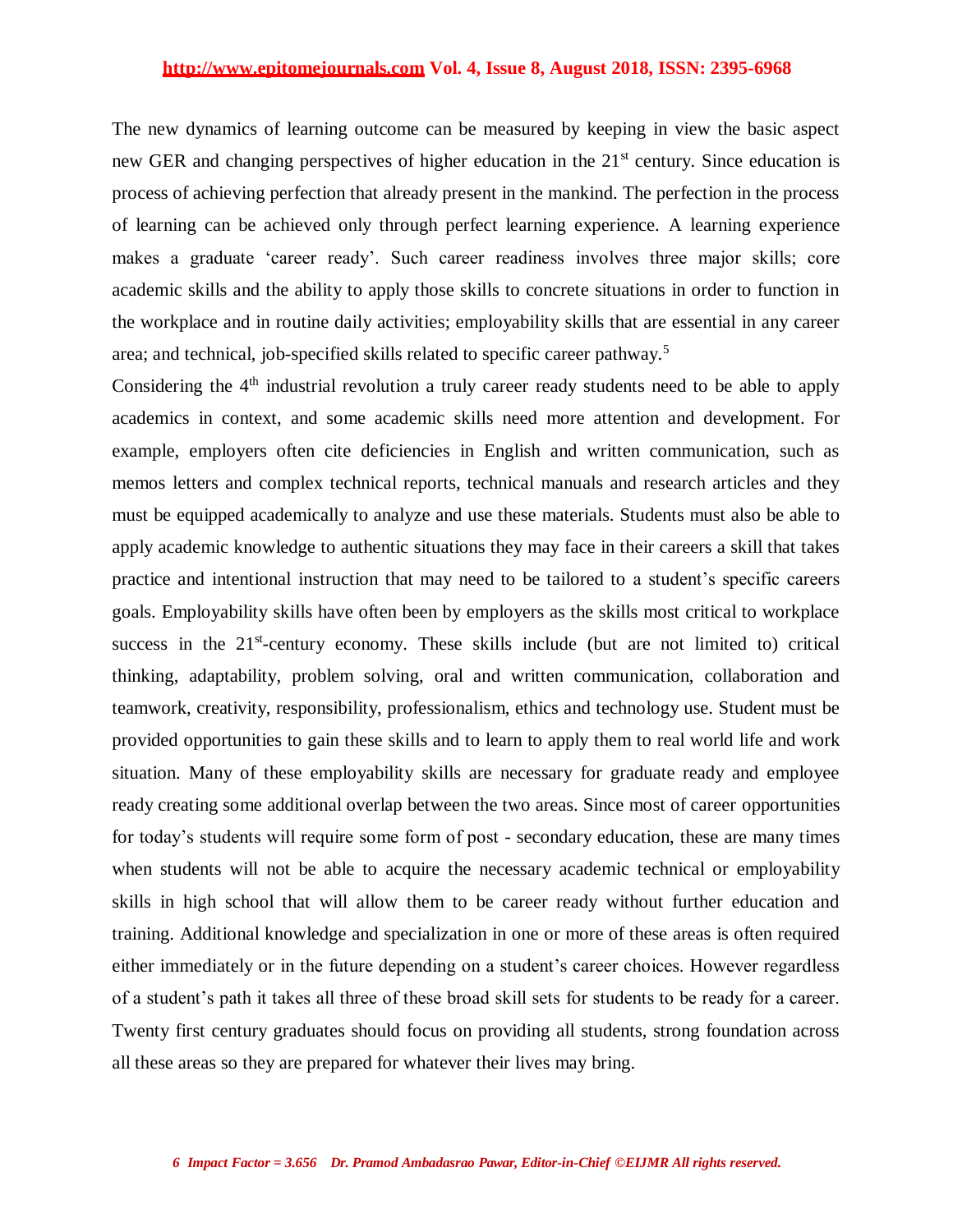The following three competencies or skills need to be in the place in order for a person to be better prepared for the world of work. Practical competences: the ability to perform a set of task; Foundational competences: the ability to understand what we, or others, are doing and why; and Reflective competences; an ability to integrate or connect our performances with an understanding of the performances of others, so that we can learn from our actions and be able to adapt to change and unforeseen circumstances. These three competences or skills make it possible for citizens to continually improve upon the performance. These three skills can be imbibed among the learners to be employee ready. Since knowledge is not acquired in isolation to adopt the skills mentioned above. A perfect interdisciplinary approach allows students to see different perspectives to the same situation and learn to analyze individually encourages them to reach beyond the typical constraints of a single content area fosters critical thinking, creativity, collaboration and communication skills<sup>7</sup>.

#### **A New Dynamic Approach to Academic Flexibility**

A detail discussion on the necessity of the employability skills among the graduate learners concludes the essence of changing an approach to the fixed framework of curriculum. With growing requirement of new skills, students are facing situations wherein they need to get into jobs that were never part of their course curriculum, or they do not have the skills required for the most lucrative jobs when they graduate, interdisciplinary and choice based approach in this regards may cater the need of time. By enlisting the core skills required for a graduate to be employee ready, a change in the framework of the curriculum can be adopted, so that a student will enjoy the flexibility in learning. The launch of new technology and new ways of working have short listed certain skills such as complex problem solving, critical thinking, creativity, people management, coordination with others, emotional intelligence, cognitive flexibility, etc. at high demand by the industry $8$ .

Government has also realized the importance of the problem employability and need of additional workforce as well as the quality enhancement in the field of higher education to increase the global competency among the Indian graduates. The research done by various organizations in the field of education, have suggested certain schemes and implication to cope up with the problems in the future. National Skills Development Corporation NSDC has taken an initiative to study the skill gap between the industry and education. MHRD, working with various vocational training departments try to bridge the gap between industry and the skilled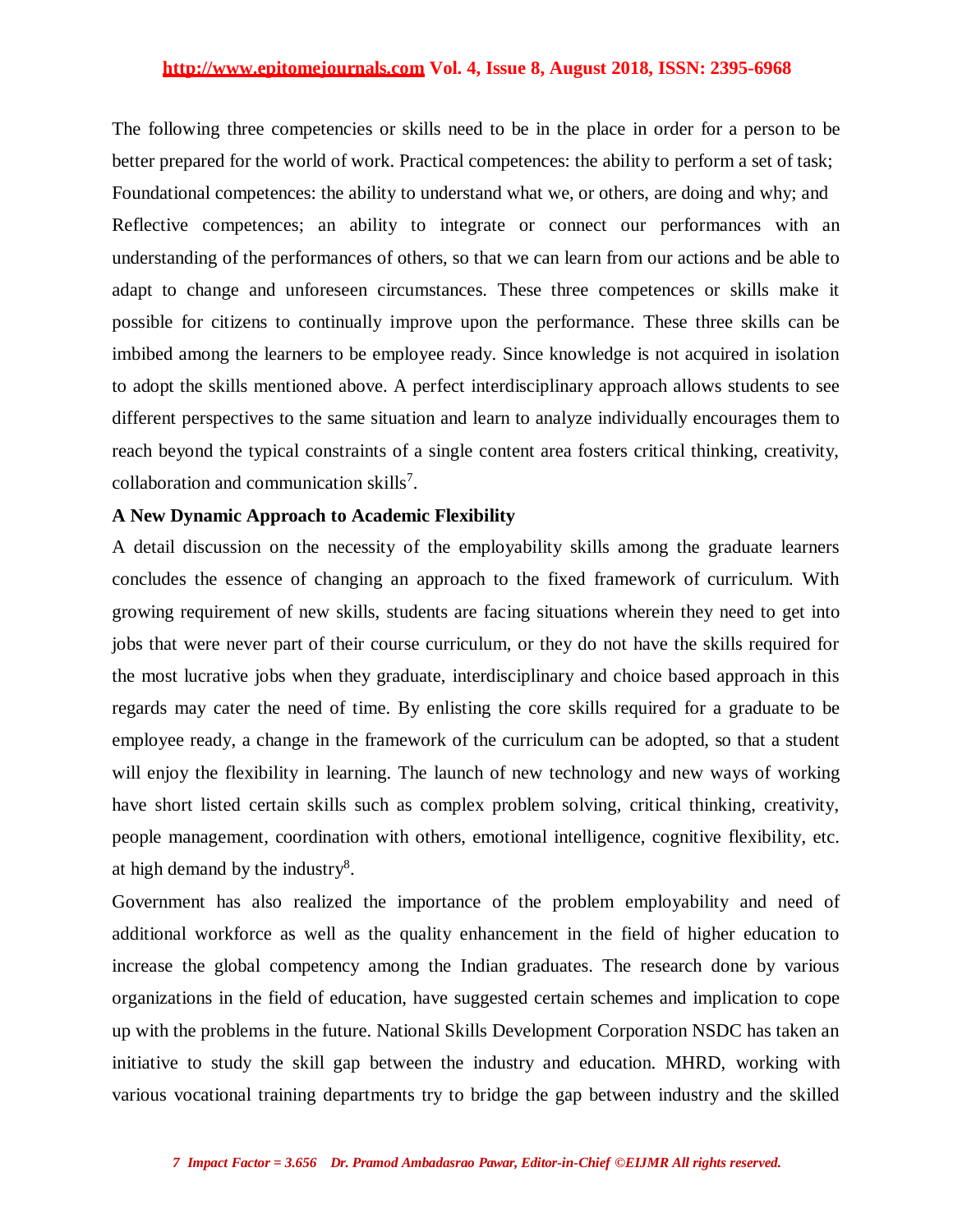workforce. Few of the private organizations such as Maruti, Bharti Telecom, L &T, etc. are working with the reputed educational organizations to bridge the gap.

The requirement of workforce with technical skills may be fulfilled with the help of successful industry linkages. But the question remains about the other skills such as soft skills and life skills. The traditional colleges may come forward in this case to have linkages to industry and other similar organizations worldwide. To enhance employability among the Arts, Commerce and Science graduates, one has to think critically about the soft skills and life skills courses and inclusion of them in the fixed frame of curriculum.

The choice based credit system adopted by various institutions and universities has already opened the doors to an interdisciplinary approach. The minimum credits earned by the learner can be modified along with the inclusion of some typical skills in the fixed frame work of curriculum.

The choice based credit system introduced by National Knowledge Commission will be helpful in the modification and slight revision of the curriculum framework. Institutes on the need based approach can modify and include the short term courses required to enhance the employability of graduate learners. It has already been conveyed by the NKCL that after introducing the CBCGS (Choice Based Credit Grading System) will greatly improve the employability of students. It does promote the students mobility; both lateral and vertical. Industrial collaborations with the educational institutions will be helpful to keep pace with the updated and exact requirement of the skilled workforce, so that a slight modification and flexibility in designing the curriculum can be adopted. It can go a long way to develop the capacity of the students.

#### **Introducing A Skill Model With CBCGS**

Here is a model of an integrated degree program along with a training of soft skill or life skills incorporated in the fixed frame of curriculum. Collaborations with various local as well as multinational industries, a step by step training can be given to the students off site as well as on site. 30 to 48 weeks of training spread over three year degree program will not be an additional burden to the students who wish to join the training. Moreover we can modify the minimum credits earned by the students at the end of three year integrated program. Students can choose their way of interest to join any program irrespective of the faculty, subject, etc. The integrated program can offer courses in all the subjects and various fields such as mass media, journalism, language proficiency, introductory dialect studies, event management, drama, folk, classical,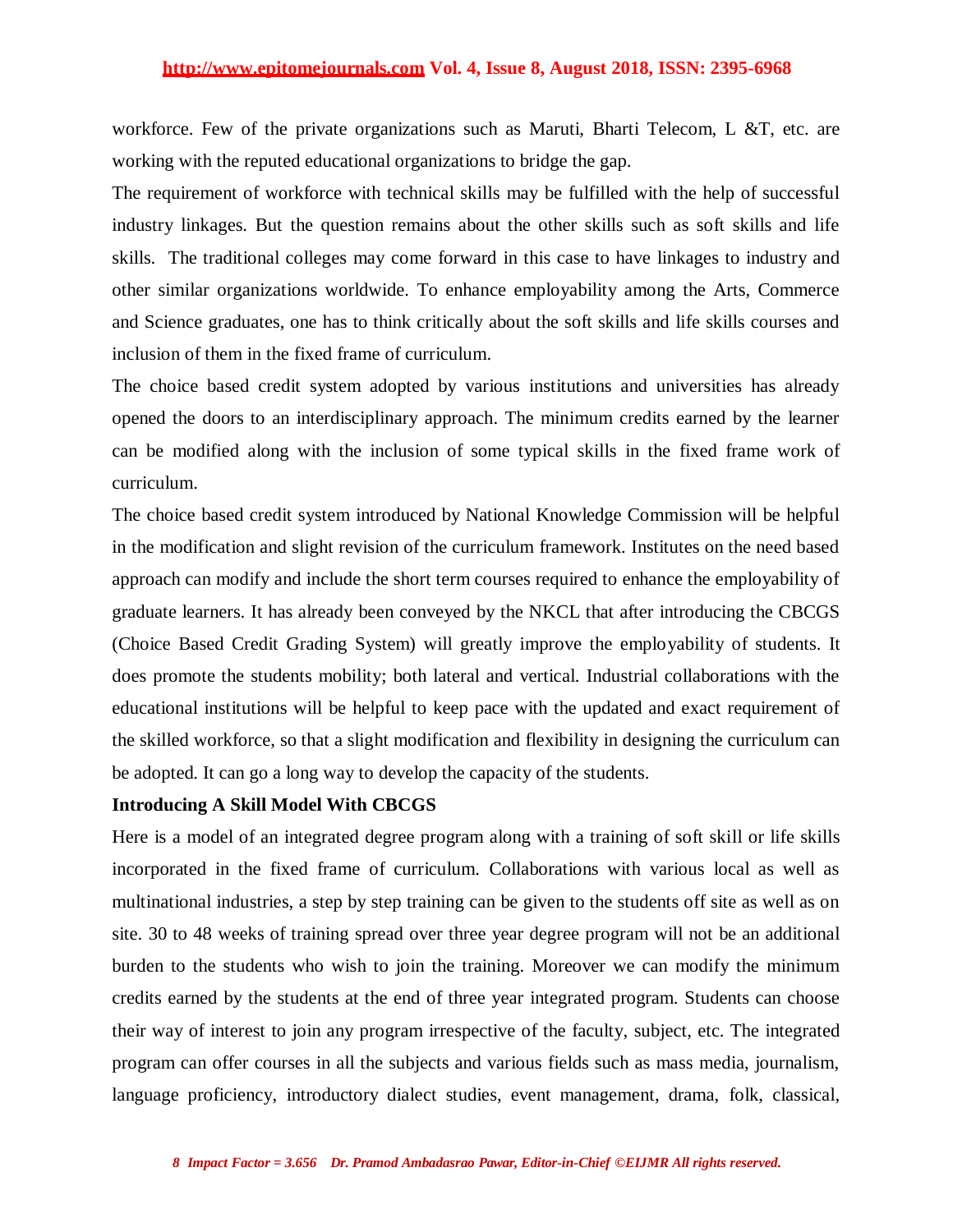western dance, music, tally, secretarial practices, digital marketing, accounting and auditing, software development, app making, office management, Scientific Instrument Handling, Medical Electronics, Heritage management and tourism, office automation, industrial automation, mobile repair, cyber crime, statistics, travel, tourism and many more engineering and technical fields depend on the requirement and collaborations. Following Table will briefly introduce the new model of short term courses to enhance employability through skill training program blend with fixed curricular framework.

| Sr No. | Level<br>of          | <b>Minimum</b>        | <b>Maximum</b>  | <b>Remark</b>                       |
|--------|----------------------|-----------------------|-----------------|-------------------------------------|
|        | <b>Certification</b> | <b>Duration</b><br>in | <b>Duration</b> |                                     |
|        |                      | weeks                 | in weeks        |                                     |
| 01     | Term<br>Short        | $1 - 4$               | 6               | Introductory soft skills            |
|        | Course Level 0       |                       |                 |                                     |
| 02     | Short<br>Term        | $1 - 4$               | 6               | Foundation Course to acquire        |
|        | Course 01            |                       |                 | basic skills                        |
| 03     | Short<br>Term        | 6                     | 9               | Introduction to specialized skills  |
|        | Course 03            |                       |                 |                                     |
| 04     | Short<br>Term        | 6                     | 9               | Proactive skills training.          |
|        | Course 04            |                       |                 |                                     |
| 05     | Short<br>Term        | 6                     | 9               | On job training/adoption.           |
|        | Course 05            |                       |                 |                                     |
| 06     | Term<br>Short        | 6                     | 9               | Project Report Submission/          |
|        | Course 06            |                       |                 | Industry engagement.                |
|        |                      | $>30$                 | <48             | After successful completion of      |
|        |                      | weeks                 | weeks           | the program, a learner can go for   |
|        |                      |                       |                 | actual Placement or degree with     |
|        |                      |                       |                 | training certificate based on the   |
|        |                      |                       |                 | learner's choice,<br>ability<br>and |
|        |                      |                       |                 | skills adopted.                     |

**Table 1.A Dynamic Approach to CBCGS System in A Fixed Frame of Curriculum With Maximum Flexibility**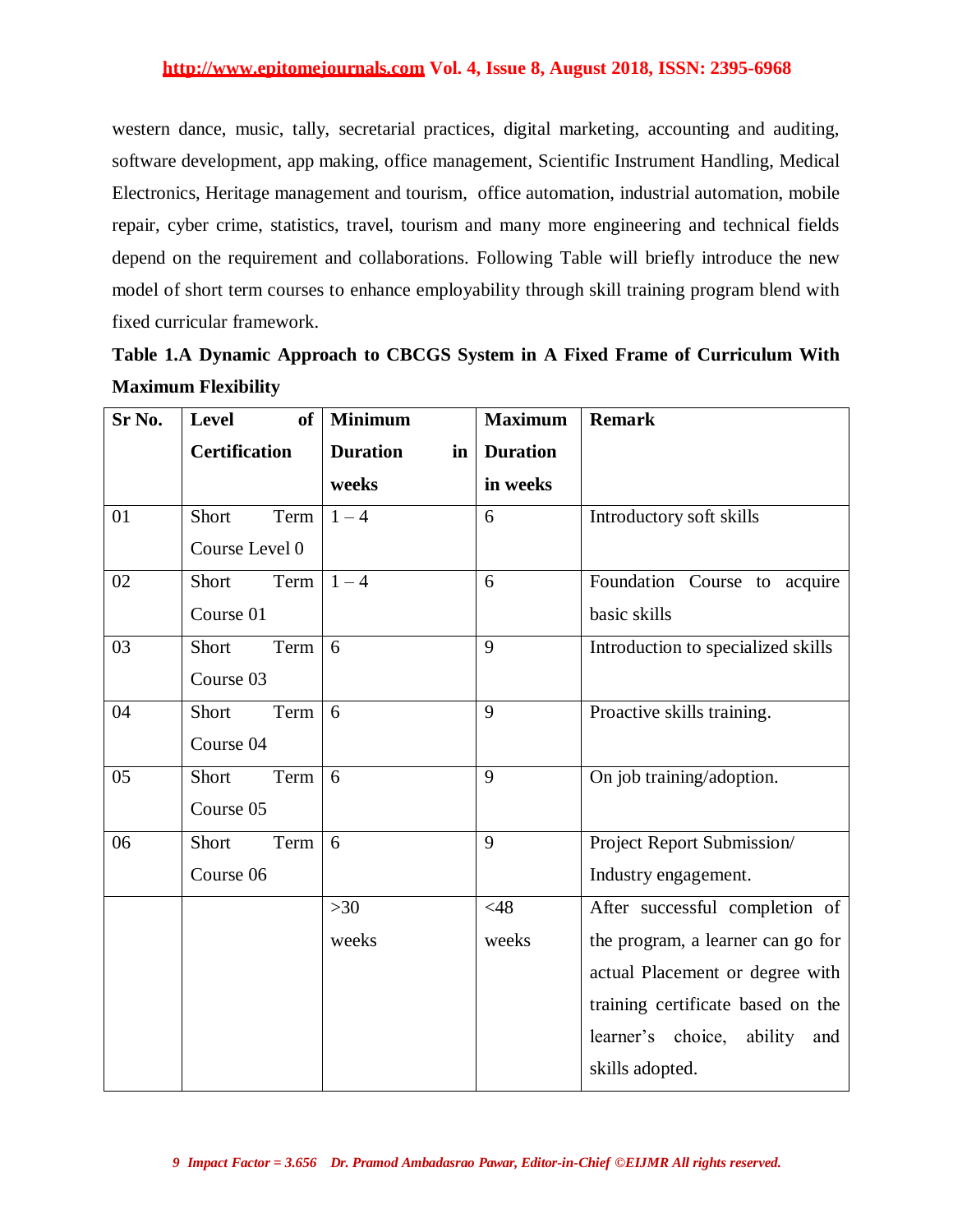#### **Advantages Of A New Skill Model**

- The course is designed with slight modification in credits earned by the learner so does add burden of the course work.
- The choice of the course work is as per the learner's interest and aptitude.
- The whole course work pattern is spread over all three years, if a learner wants to quit the program in between the coursework, at the end of third year; he has to earn minimum credits to obtain integrated degree with certificate.
- The collaborative program offered by reputed industries and organizations can definitely reduce an additional financial burden on the learner as well as an institution.
- There is no additional infrastructure required to run such collaborative programs as part of onsite training is given by the industry or organization.
- An institute does not have to recruit an additional staff to look after the same, as the collaborative organizations have ready trained staff with them.
- An institute can have a sustainable model in some of the certificate programs such event management, software development, performing arts, etc.
- The skilled and trained students with additional capacity will bring a kind of repute and laurel to the college or organization.
- No need of additional placement camps to be organized.
- The college campus engagement, student's engagement, staff engagement and society involvement bring proactive atmosphere in and around the college.
- Skills earned in one of the key area can be extended to learn other skills.
- A new career ready graduates and employee ready graduates will be at the same time.
- Its dynamic and easily modified approach can keep pace with the latest development in the technology and an industry requirement.
- Its high versatility and simple mechanism of evaluation will attract more and more students.

#### **Summary**

Higher education institution and policy makers have realized that for many students, the transition from education to employment need to be handled in a tactful approach to meet the requirement of the additional skilled workforce in the age of  $4<sup>th</sup>$  industrial revolution. Instead of experimenting on the stereo type evaluation method every three years, policy makers and